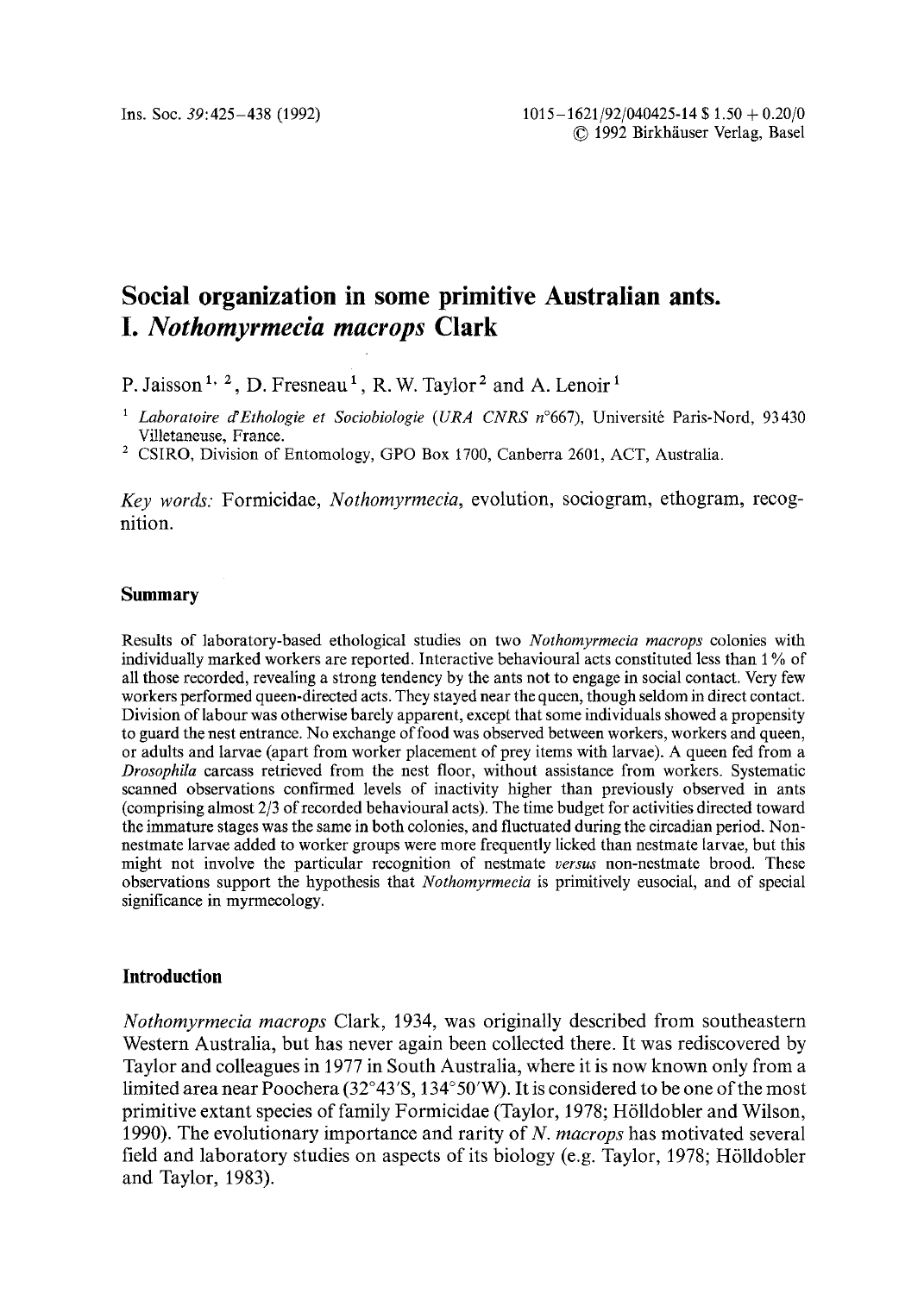Anatomical considerations (especially the single waist node and non-tubulate abdominal segment IV, with stridulatory organ located ventrally) have supported taxonomic separation of *Nothomyrmecia* from the significantly primitive Australian subfamily Myrmeciinae (currently with the single extant genus *Myrmecia).* This led to reinstatement in 1978 of Clark's originally proposed, but subsequently subsumed, subfamily Nothomyrmeciinae, despite the recognition of substantial affinity between *Myrmecia* and *Nothomyrmecia* (Taylor, 1978; Bolton, 1990; H611dobler and Wilson, 1990).

The cuticular hydrocarbons of *Nothomyrmecia* contain internally branched, internal alkenes, a remarkable feature unique not only among ants (including *Myrmecia),* but insects in general (Brown et al., 1990). The sting apparatus of *Nothomyrmec&* appears to possess more derived characters than in *Myrmecia*  (Kugler, 1980).

Conversely, the structures and secretions of several pheromonal glands in *Myrmecia* are similar to those of *Nothomyrmecia,* and have been held to support the classification of both genera in subfamily Myrmeciinae (with the synonymy of subfamily Nothomyrmeciinae) as in W. L. Brown's (1954) classification (Billen, 1988, 1990; Billen et al., 1988). A further similarity between these ants is the presence of a true spermatheca in all workers of both genera (H611dobler and Taylor, 1983; Crosland et al., 1988).

*Nothomyrmecia* has the highest chromosome number known for the Hymenoptera  $(2n = 94)$ , and one of the highest of phylum Arthropoda. *Myrmecia* has species with numbers almost as high (known maximum 2n = 84 in *M. brevinoda*  Forel). It also has the greatest interspecific range of chromosome numbers known for any relevantly studied animal genus, including the exceptional  $2n = 2$  of M, *croslandi* Taylor, the Iowest number possible in a eucaryote (Imai et al., 1991; Taylor, 1991). The significance of chromosome numbers in assessing the relationship between *Myrmecia* and *Nothomyrmecia* is thus not clear.

*N. macrops* has been referred to as a 'living fossil' (Taylor, 1978), and called 'the dinosaur ant' (Bartell, 1985). The implications of these epithets are supported by its cryptic habits, for example a preference to forage individually after dusk and in relatively low temperature conditions (Taylor, 1978; H611dobler and Taylor, 1983), or the long periods (sometimes exceeding half an hour) spent in a cataleptic position by foraging workers when released in the field after being held with forceps for only a few minutes (Jaisson, *pers. obs.).* 

Inter-nest tolerance in *N. macrops* seems much more pronounced than in other ant species, whether 'primitive' or 'advanced'. In the field, workers from different colonies may forage on the same small tree trunk without antagonism, and individuals from distant nests quickly settle when artificially mixed, even when the queen of one group is present (Taylor, 1978; H611dobler and Taylor, 1983). Enzymatic electrophoresis has demonstrated that intra-colony relatedness is rather low (Ward and Taylor, 1981), perhaps supporting the possibility that workers might at times join nests other than their own, as implied by the experiments of H611dobler and Taylor (1983). The blends of cuticular hydrocarbons analysed for three *Nothomyrmecia* colonies were very similar (W. V. Brown et al., 1990), and this might be a factor related to between-nest toleration.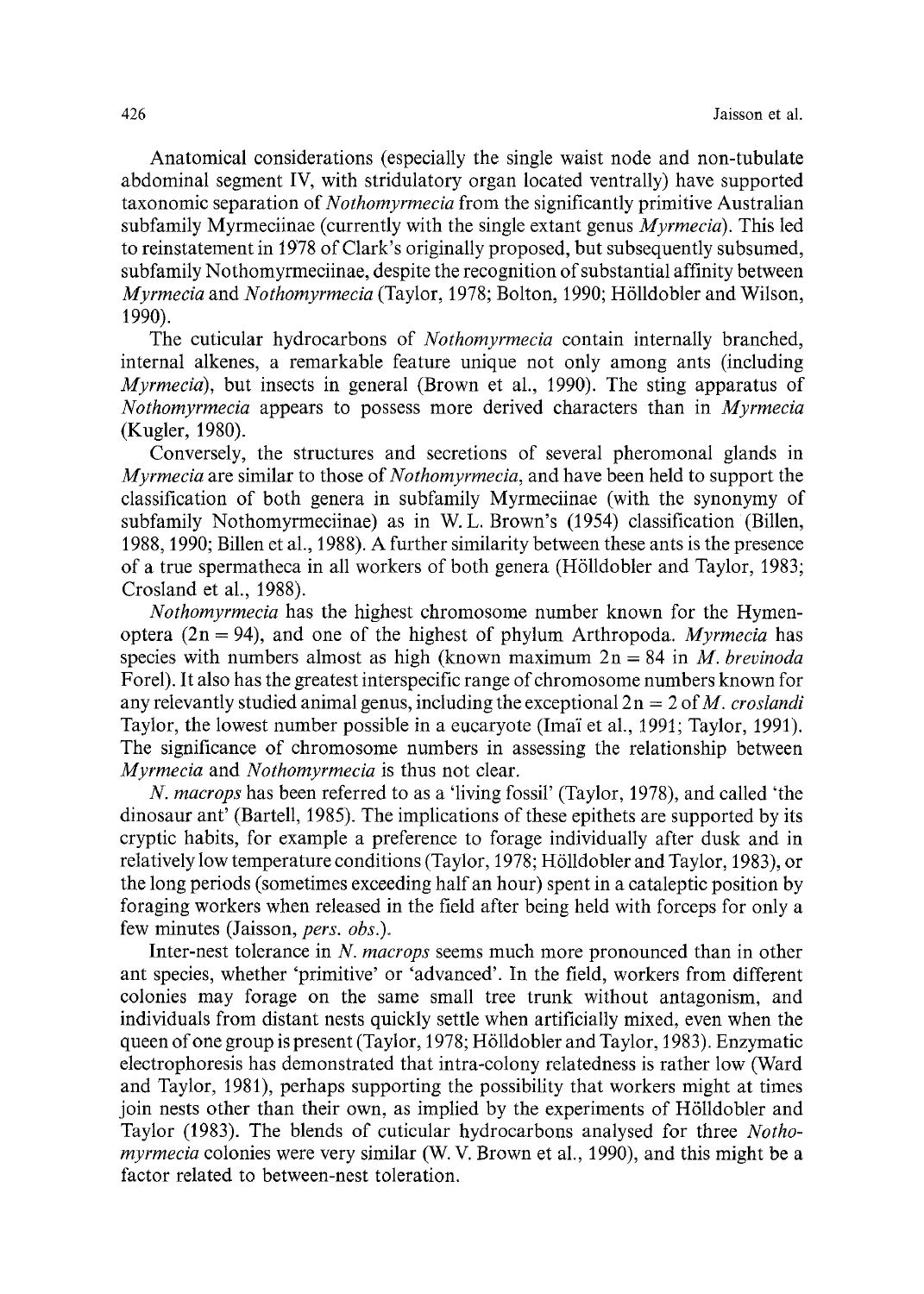#### *I. Nothomyrmecia macrops* Clark 427

The parameters of division of labour among ants are generally considered to reflect reliably their level of social evolution, with workers of advanced species being the more specialized ergonomically (Wilson, 1971; H611dobler and Wilson, 1990). For example, Traniello's (1978) observations that worker age-based polyethism was absent in *Amblyopone pallipes* Haldeman (Ponerinae: Amblyoponini), at least under his experimental conditions, is held to reflect the primitive status traditionally accorded to *Amblyopone* by taxonomists.

We have investigated division of labour in *Nothomyrmecia* and in several *Myrmecia* species by observing colonies containing workers artificially marked to facilitate individual recognition. The first of these studies, covering *N. macrops,* is presented here. In addition we report an experiment exploring aspects of putative colony-brood recognition in *Nothomyrmecia.* 

# **Materials and methods**

### *Social organization*

Two colony series from nests about 17 m apart were excavated at Poochera on November 29th and December 2nd, 1988. Colony 1 included a queen, 42 workers, 2 small larvae, 20 large larvae and 5 cocoon-enclosed pupae. Colony 2 comprised a queen, a male, 35 workers, an egg, 9 small larvae, 31 large larvae and 15 pupae. The colonies were installed several days later in artificial plaster nests, maintained at a constant  $20^{\circ}$ C, at the CSIRO Division of Entomology, Canberra. All workers were marked with minute, photographically prepared identification labels (as used by Fresneau and Charpin, 1977). The nests, covered with a sheet of red perspex, were built using the same mould, and comprised an entrance tunnel 3 cm long, two small chambers (diameter  $= 5.5$  cm) and one large terminal chamber (diameter  $= 11.5$  cm) placed linearly and linked by two 3,5 cm-long tunnels. The entrance opened to a plastic box ( $26 \times 19$  cm), which provided a foraging arena. Living *Drosophila* flies were deposited daily in the foraging arena, and honey was permanently available in the second nest chamber. Systematic scanned observations (see Jaisson et al., 1988 for details) were carried out from December 7th to 15th on colony 1 (53 observations), and from December 13th to December 20th on colony 2 (68 observations), at times scattered throughout the 24-hour day. Each scan record noted the behavioural act and location of identified individuals ants. A total of 1692 such individual observations were obtained for colony 1 and 2310 for colony 2. *Immobility* was recorded as a specific behavioural act.

The data were analysed by summing the behavioural items recorded for individual ants, as noted in a matrix where the frequency of each elementary act was recorded for each individual. The frequencies were then totalled to obtain a social ethogram for the whole colony. The resulting ethograms are comparable to those previously presented by other authors (e.g. Wilson, 1976) using different data collection methods. Individual behavioural profiles were then determined using multivariate correspondence analysis. This permitted the regrouping of elementary acts in nine main categories corresponding to social functions.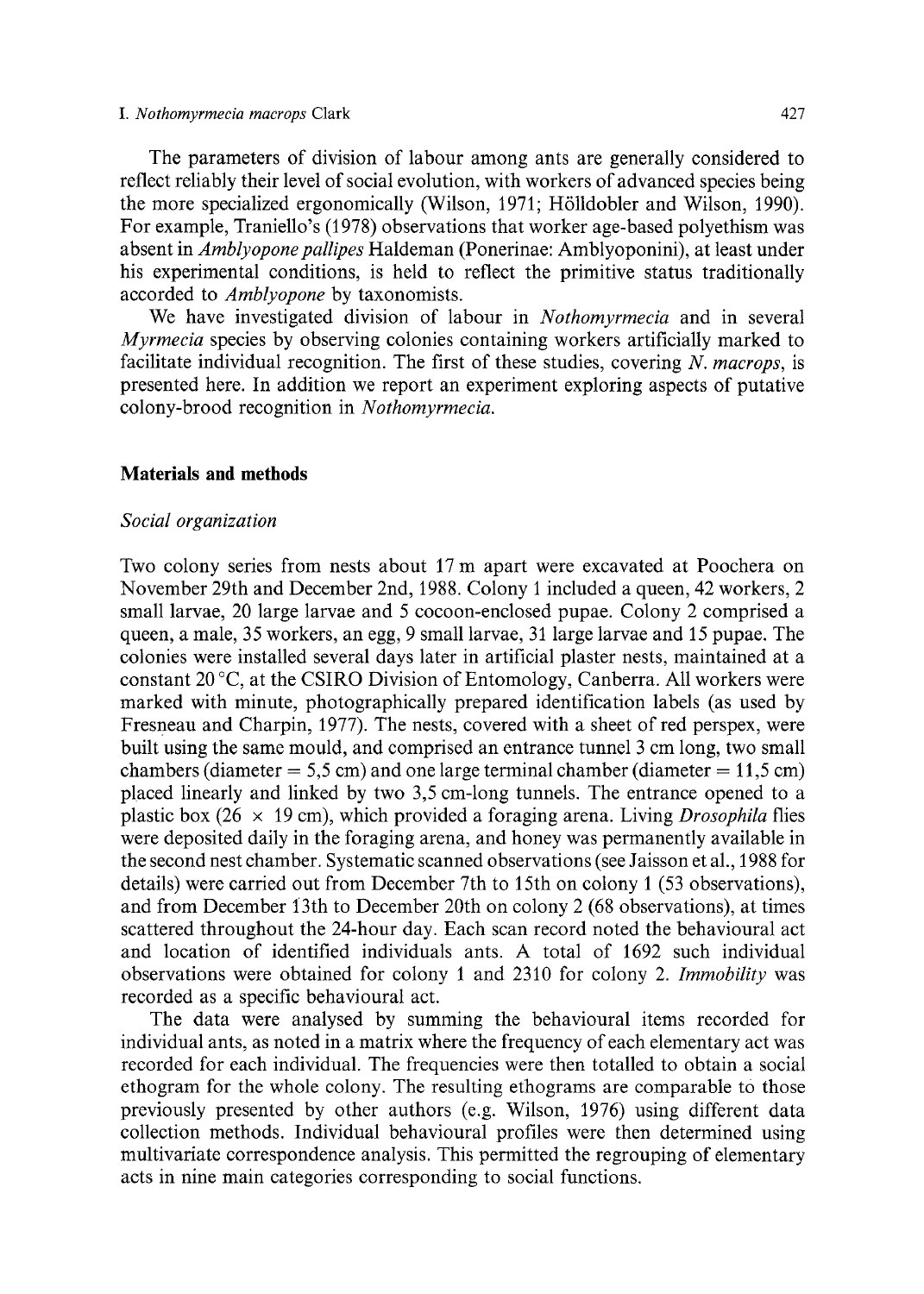Finally, numerical taxonomic methods, particularly including cluster analysis (algorithm CAH 2 CO, ADDAD library), enabled us to classify the ants according to the levels of affinity between their individual behavioural profiles. This provided a sociogram for each colony, summarizing the distribution of tasks within each. Graphical representation utilized the methods of Bertin (1977). The distribution of main behavioural categories in each colony was analyzed for each of six recognized groups of ants, and related to circadian period to investigate rhythms in activity.

### *Colony-brood recognition*

The experiment on brood recognition was performed after completion of the scanning observations.

Sets of workers from each colony were removed and established separately in glass test-tube artificial nests (diameter 16 mm), each with a water reservoir retained by cotton wool at its closed end. Two hours later, 10 large larvae from each colony were mixed and placed together near the open end of each tube. Each larva bad been previously marked with a small piece ofcoloured plastic glued ventrally, to denote its source colony. The order was recorded in which larvae in each series were gathered by workers and carried deep into the nest (close to the water reservoir). Twenty-four hours later, four 10-minute observation sessions at 30-minute intervals were conducted (under red illumination) with each series. Larval-oriented behavioural acts by workers were scored, and later analysed to investigate differences in the relationships between the workers and nestmate *versus* non-nestmate larvae. Data were compared using Chi-square tests.

# **Results**

### *Ethograms*

The ethograms for both colonies constitute Table 1. Behavioural acts (including those directed towards the queen) are classified there in nine higher categories. Similar frequency scores for recorded acts are indicated for both colonies, and the behavioural profiles of the two are not significantly different (Kolmogorov-Smirnov test). The three behavioural acts of the category *Self* comprise about 80 % of the totals recorded for both colonies, with *Immobility inside nest* alone covering 65 % of the relevant records. The frequencies of social interactions between workers, or between workers and queen, were remarkably low. Recordings of all interactive behavioural acts between adults in fact represent less than 1% of the total in both colonies.

A queen was observed once to feed directly on haemolymph exuding from a masticated *Drosophila* corpse retrieved by her from the nest floor (Fig. 1). The fly had been previously captured and stung in the foraging arena, and transported into the nest chamber by a worker. No other form of feeding by queens was noted during this study, and none has been observed by other investigators during many accumulated hours of systematic and casual observations of *N. macrops* colonies in artificial nests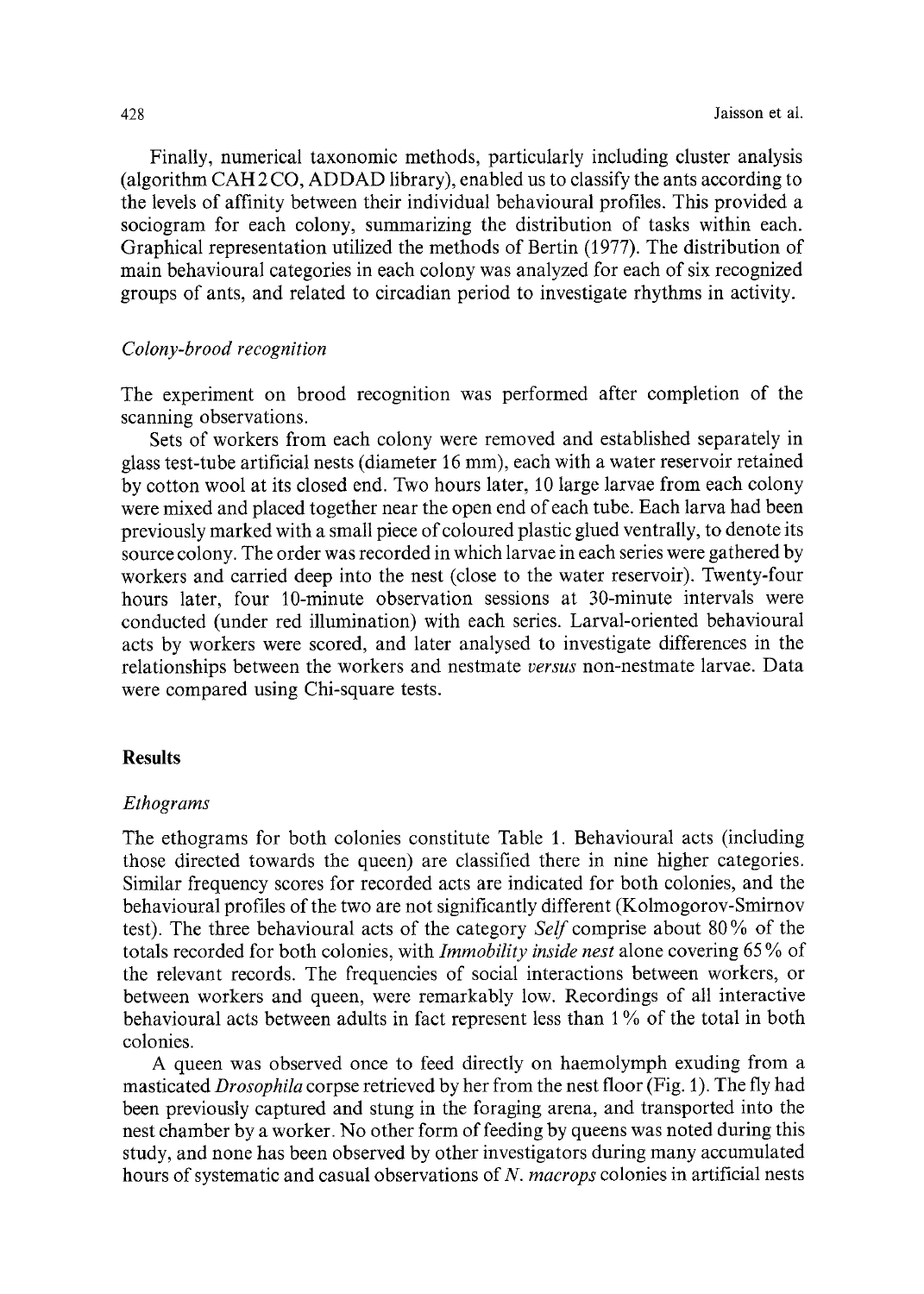# *I. Nothomyrmecia macrops* Clark 429

| Behavioural act                                | Frequency of behavioural acts |                          |  |
|------------------------------------------------|-------------------------------|--------------------------|--|
|                                                | Colony 1<br>$(N = 1692)$      | Colony 2<br>$(N = 2310)$ |  |
| Self                                           |                               |                          |  |
| Self-grooming                                  | 0.0681                        | 0.0416                   |  |
| Immobility inside nest                         | 0.6572                        | 0.6558                   |  |
| Patrolling inside nest                         | 0.0869                        | 0.1316                   |  |
| subtotal                                       | 0.8122                        | 0.829                    |  |
|                                                |                               |                          |  |
| Interactive (with worker)                      |                               |                          |  |
| Allogrooming adult worker                      | 0.0071                        | 0.0039                   |  |
| Palping worker                                 |                               | 0.0017                   |  |
| Licking teneral worker                         |                               | 0.0004                   |  |
| subtotal                                       | 0.0071                        | 0.006                    |  |
| Interactive (with queen)                       |                               |                          |  |
| Palping queen                                  | 0.0006                        | 0.0013                   |  |
| Licking queen                                  | 0.0012                        | 0.0004                   |  |
| subtotal                                       | 0.0018                        | 0.0017                   |  |
|                                                |                               |                          |  |
| Guarding (nest entrance)                       | 0.0343                        | 0.0286                   |  |
| Outside acts                                   |                               |                          |  |
| Patrolling outside nest                        | 0.0048                        |                          |  |
| Foraging                                       | 0.0148                        | 0.0017                   |  |
| subtotal                                       | 0.0196                        | 0.0017                   |  |
| Brood caring (except pupae)                    |                               |                          |  |
| Palping larva                                  | 0.025                         | 0.0459                   |  |
| Licking larva                                  | 0.0231                        | 0.0117                   |  |
| Feeding larva                                  |                               |                          |  |
| Carrying larva                                 | 0.0083                        | 0.0009                   |  |
|                                                |                               | 0.0056                   |  |
| Standing upon spining larva                    | 0.0284                        |                          |  |
| Banking spining larva with soil particles      | 0.0083                        | 0.0004                   |  |
| Standing upon larvae                           |                               | 0.0004                   |  |
| Nibbling larva                                 | 0.0077                        | 0.0013                   |  |
| subtotal                                       | 0.1008                        | 0.0662                   |  |
| Brood caring (pupae)                           |                               |                          |  |
| Palping pupa                                   | 0.0142                        | 0.0346                   |  |
| Licking pupa                                   | 0.0006                        | 0.0104                   |  |
| Carrying pupa                                  |                               | 0.0009                   |  |
| Removing soil particles from pupa              | 0.0012                        | 0.0005                   |  |
| Biting pupa                                    |                               | 0.0039                   |  |
| subtotal                                       | 0.016                         | 0.0503                   |  |
|                                                |                               |                          |  |
| Domestic                                       |                               |                          |  |
| Manipulating soil particles near nest entrance | 0.0006                        | 0.0004                   |  |
| Handling nest material                         |                               | 0.0009                   |  |
| Carrying empty pupa's envelope                 |                               | 0.0017                   |  |
| subtotal                                       | 0.0006                        | 0.003                    |  |

Table 1. Social ethograms for colonies 1 and 2. Subtotals corresponding to each main behavioural category are indicated in italics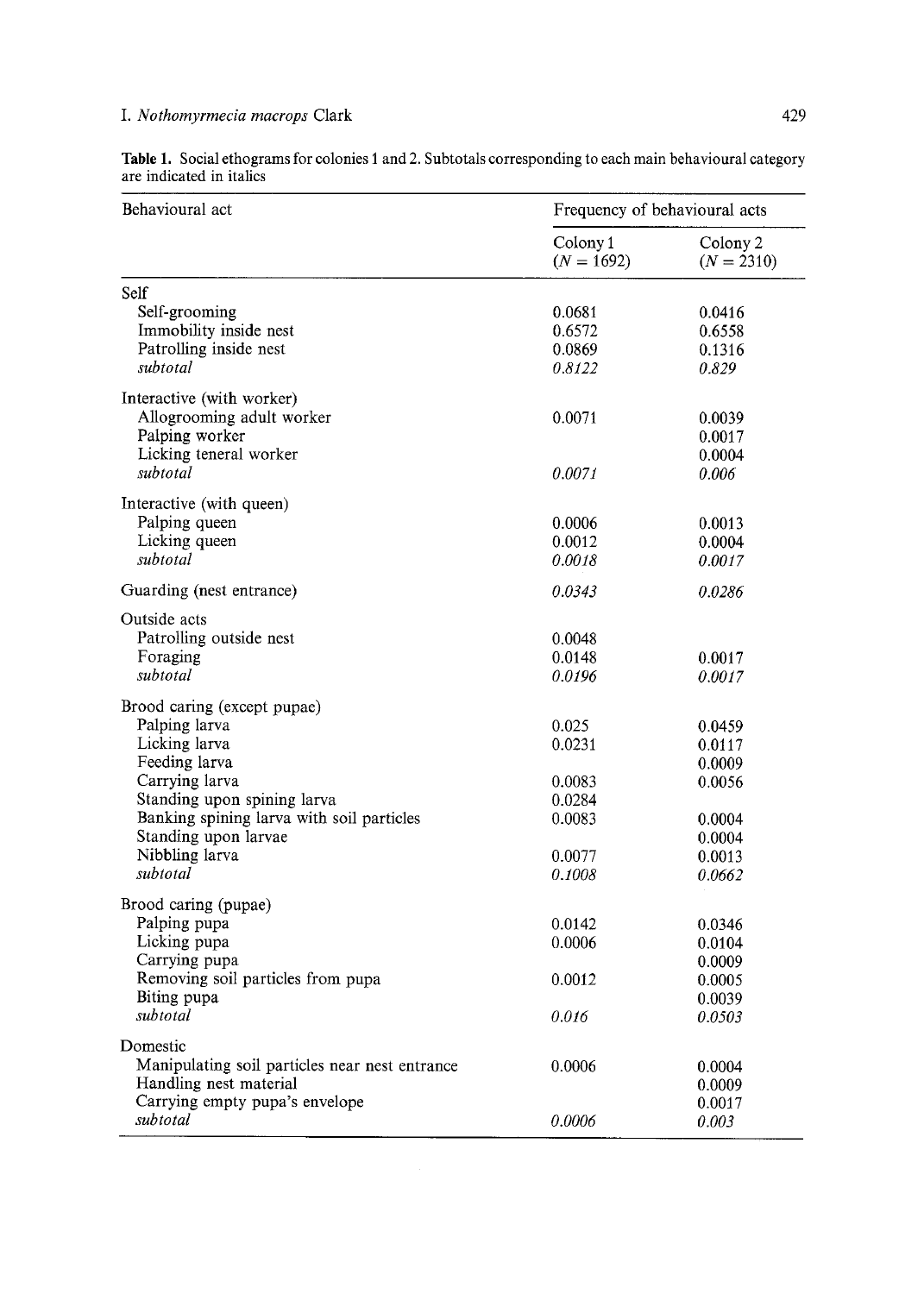# Table 1 (continued)

| Behavioural act              | Frequency of behavioural acts |                          |  |
|------------------------------|-------------------------------|--------------------------|--|
|                              | Colony 1<br>$(N = 1692)$      | Colony 2<br>$(N = 2310)$ |  |
| Feeding                      |                               |                          |  |
| Feeding on honey in the nest |                               | 0.0009                   |  |
| Licking the plaster          | 0.0035                        | 0.0031                   |  |
| Carrying prey inside nest    |                               | 0.0026                   |  |
| Chewing prey inside nest     | 0.0041                        | 0.0069                   |  |
| subtotal                     | 0.0076                        | 0.0135                   |  |
| TOTAL                        | 4                             |                          |  |

(notably by Taylor, *pers. com.).* Trophic egg production or the exchange of ingluvial food within nests have likewise never been observed in this species (Taylor, *pers. com.).* Feeding by *Nothomyrmeeia* queens has not otherwise been observed. These and other observations imply (1) that queens in *Nothomyrmecia* are not fed directly by workers, that (2) the workers do not exchange food among themselves, and that (3) larvae are nourished entirely by feeding directly on worker-foraged preys.

Very few observed behavioural acts were directed by workers towards the queen, and their frequency was almost the same in both colonies (0.18 and 0.17% respectively). They included only palpation and licking. Overall, *Immobility inside nest* was the behavioural act most frequently observed, followed by *Self-grooming*  and *Guarding* of the nest entrance.

Differences between the colonies were evident in two regards:

1) Foraging and feeding. Although foraging individuals were somewhat infrequently observed, the frequency of feeding acts recorded for colony 2 was twice that of



Figure 1. A *Nothomyrmecia* queen (up) is masticating a captured *Drosophila* while a nearby worker facing another direction does the same (drawings taken from two photographs separated by a sevenminutes delay)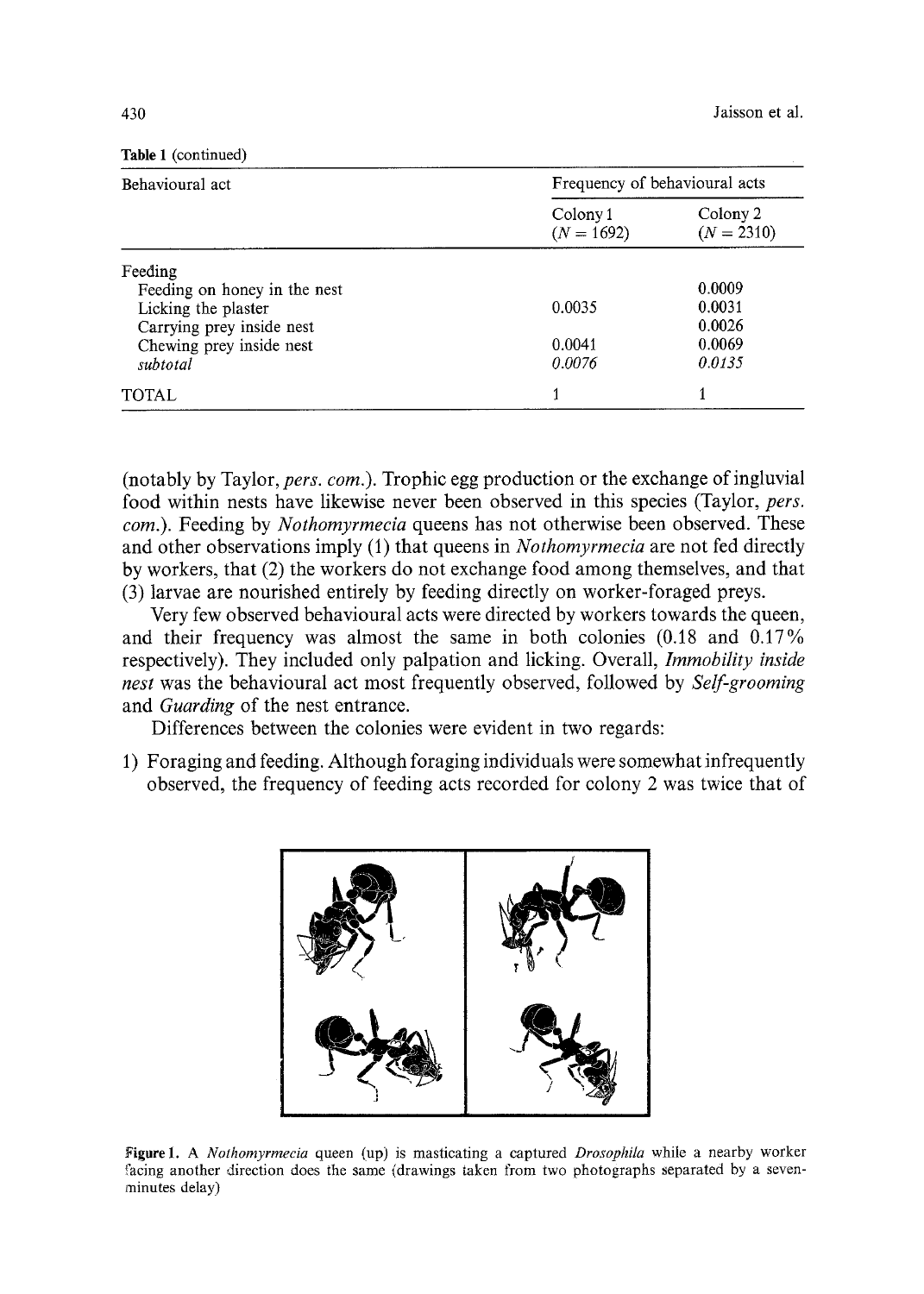colony 1. This was possibly related to the fact that *Drosophila* flies released in the foraging arena sometimes penetrated the nest entrance, where guard workers caught them and carried them deeper into the nest (such behaviour would have been recorded as *Carrying prey inside nest,* not as *Foraging).* 

2) Concerning brood-tending behaviours. *Standing upon spinning larva* was almost exclusively present in colony 1. This, we consider, relates to the greater crowding, and high worker: pupa ratio in colony 1. Behavioural acts involving the tending of pupae were almost three times as frequent in colony 2 than in colony 1, but this corresponds to the ratios of pupal numbers between the two colonies.

Finally, it is remarkable that, despite different global numbers of brood (much higher in colony 2) the time budget dedicated to brood-tending acts was nearly the same in both colonies (11,68 % and 11,65% respectively). This implies that the nursing behaviour of workers in colony 2 was biased towards pupal brood.

# *Sociograms*

The sociograms for both colonies (Fig. 2, 3) confirm a high level (approximately 75 %) of self-oriented behavioural acts, expressed there in whole-colony settings. Differences between the six recognized worker-groups are evidenced. Behavioural acts involving the care of larvae and guarding of the nest entrance were substantially more prominent than elsewhere in groups 1 and 4 of colony 1, and groups 1,2 and 3 of colony 2.

The queens were assigned to group 5, which was the largest and most behaviourally inactive set in both colonies. A co-presence index was developed, based on the probability of individual workers being recorded in the same chamber as the queen. Its values range from  $0$  (never in the queen's chamber) to 1 (always there). This index was generally lower than 0.5 for individuals of most behavioural groups. The exceptions were members of those groups which provided all records of allogrooming directed toward the queen. Their high co-presence indices clearly proceed from their regular close proximity to the queen, and indicate that they constitute a functional 'royal retinue'. All queen allogrooming in colony 1 was provided by the 3 workers of group 6. They had a mean co-presence index of 0.71, *versus* 0.22 to 0.53 for workers of other groups. In colony 2, queen allogrooming was performed by some brood nurses of group 2 (co-presence index  $= 0.69$ ). Members of other groups had a lower intragroup co-presence index (0.10 to 0.44), as in colony 1.

The nine main behavioural categories were not equally distributed among the 6 defined worker groups. Only one, *Guarding the nest entrance,* evidenced a high degree of specialization among its executors (see the colony 1 sociogram, Fig. 2). This provides evidence of a limited, weak tendency towards division of labour among *Nothomyrmecia* workers. Tending behaviours and foraging (in colony 1) were generally distributed across almost all behavioural groups. The few more-or-less specialist nest-entrance guards identified above (group 4 in colony 1 and groups 3 and 4 in colony 2) were, however, clearly exceptional, since they participated only marginally in the tending of larval or pupal brood.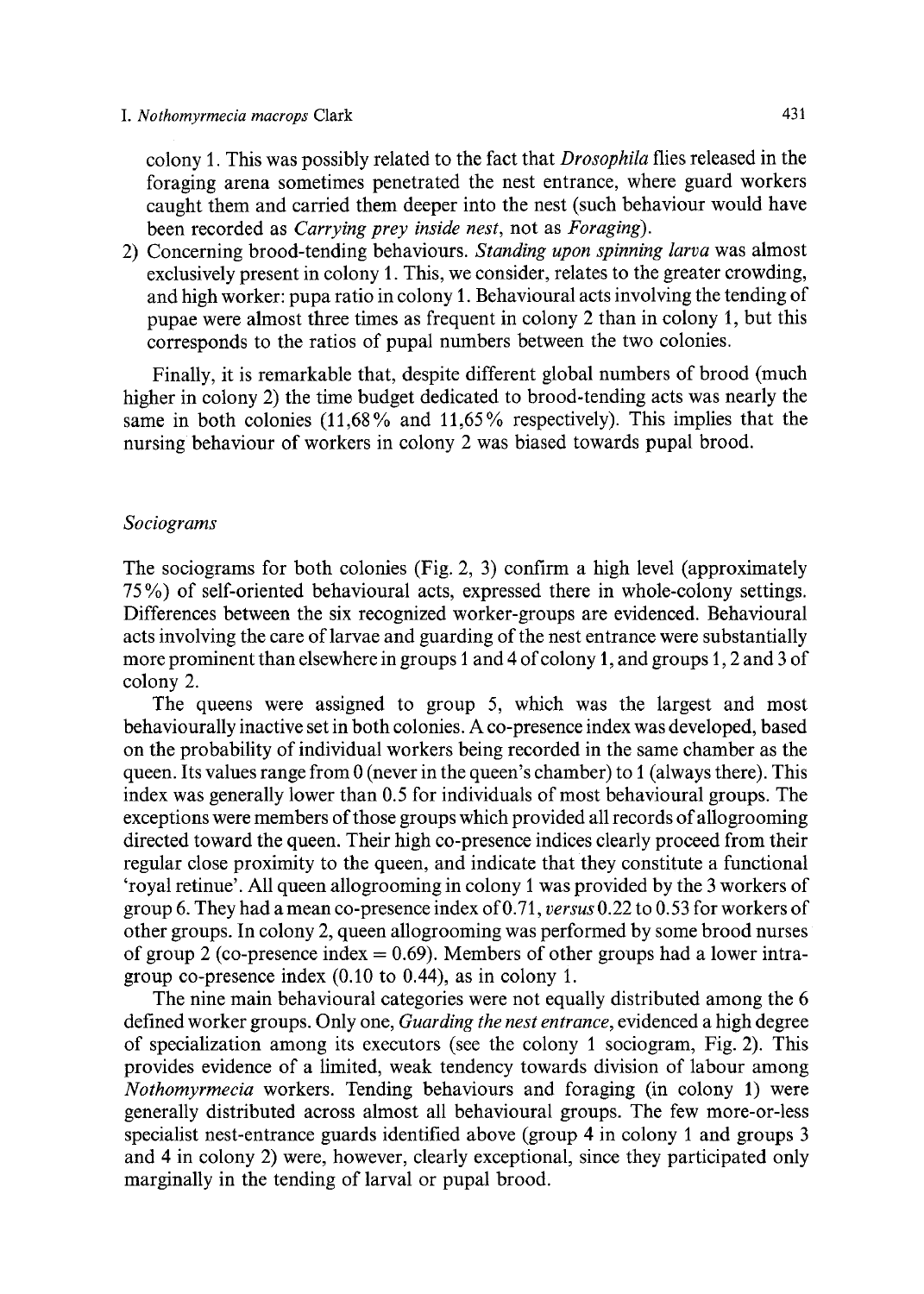

**Figure 2. Sociogram of colony 1. Graphic representation summarizing the behavioural profiles of the groups obtained by clustering. The groups numbered 1 to 6 are placed in columns whose widths are proportional to the size (number of individuals) of the group. The 10 behaviours are placed in rows in which frequency histograms are located according to a standard scale. The horizontal dotted lines indicate the mean frequency corresponding to the percentage of each activity out of the total observed behavionrs (shown on the right). The parts of the histogram below the dotted lines are shaded grey, while the above parts are black. This representation makes easier the visualization of the results, and allows one to describe the dominant or characteristic behaviours in each group.** 

# *Activity rhythms*

**The frequencies of most behavioural acts did not differ noticeably across the**  circadian period. Tending and foraging activities, however, varied importantly. **Caring for larvae by workers predominated during the period 0000-0900 h and attention to cocoons tended to increase as larval care diminished (Fig 4) Foraging behaviour, which occurs nocturnally in the field, peaked during the 1500-1800 h**  period, somewhat earlier than in nature. This probably related to laboratory conditions.

# *Brood recognition experiment*

**The order in which the 20 marked nestmate (N) and non-nestmate ('alien'-A) larvae were carried into the experimental nest tubes was random:** 

> **Colony 1: ANANNAANNANANAANANNA Colony 2: ANANANNANANANAANNANA**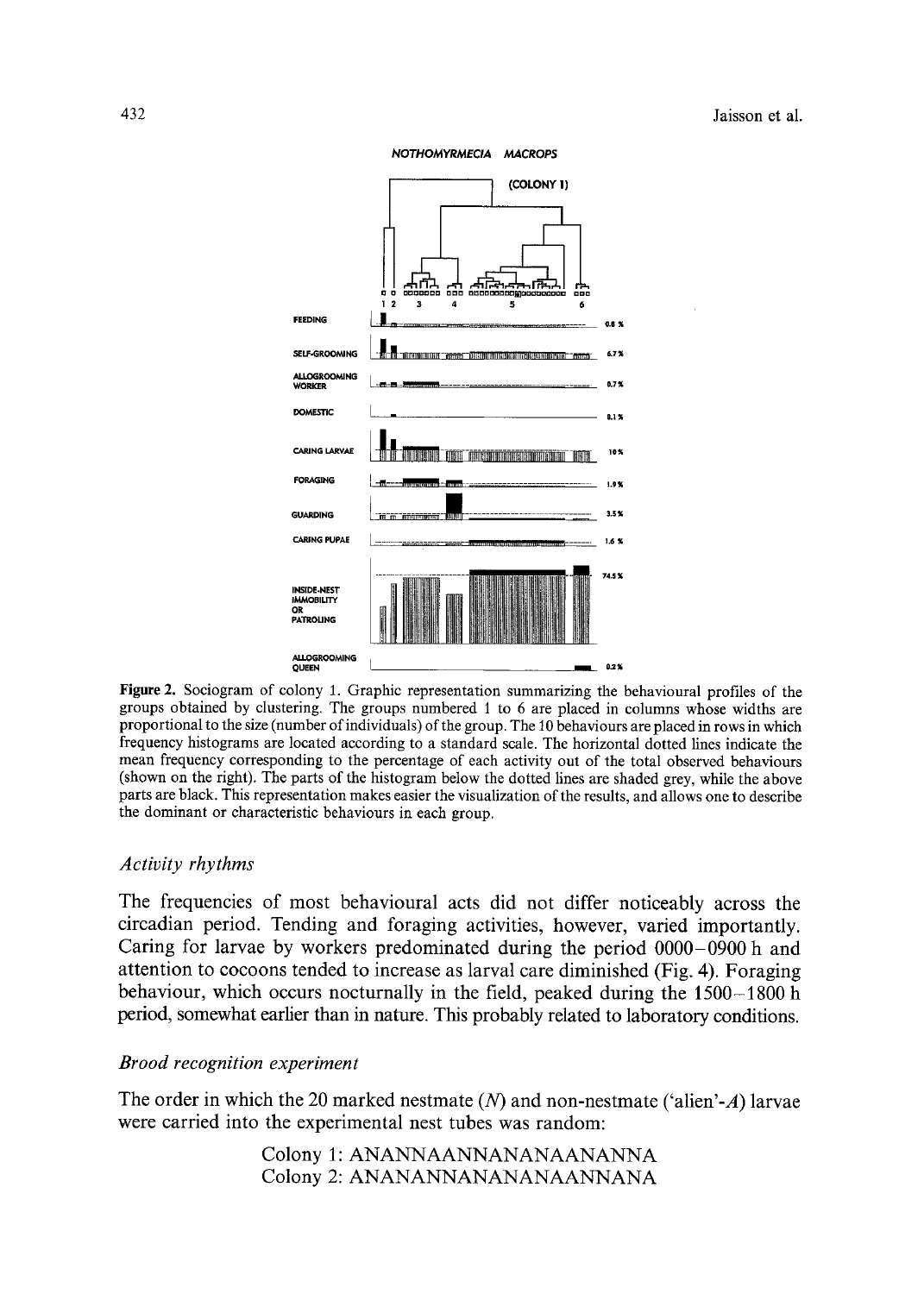### *I. Nothomyrmecia macrops* **Clark** 433



**Figure 3. Sociogram of colony 2 (see Figure 2 for captions).** 

**The tallies of subsequent brood-tending behavioural acts directed by workers towards the larvae are indicated in Table 2 (where results from the four observation sessions are pooled). Colony 1 workers delivered more tending acts to non-nestmate**  larvae than to nestmates (Chi square  $=4.41$ ; P $< 0.05$ ), but these activities were **deployed almost equally in colony 2. The apparent colony I bias reduces to insignificance when data are pooled with those from colony 2. However, if licking alone among the relevant behavioural acts is considered, a preference for nonnestmate larvae appears significant for colony I (Chi square = 6.43; P < 0.02) and for both colonies when the results are pooled (Chi square = 6.45; P < 0.02). Such preference is no significant for colony 2 considered separately. The other tending behaviours** *(Antennation, Transport, Nibbling* **and** *Feeding)* **show no such putatively significant patterns, neither alone nor collectively.**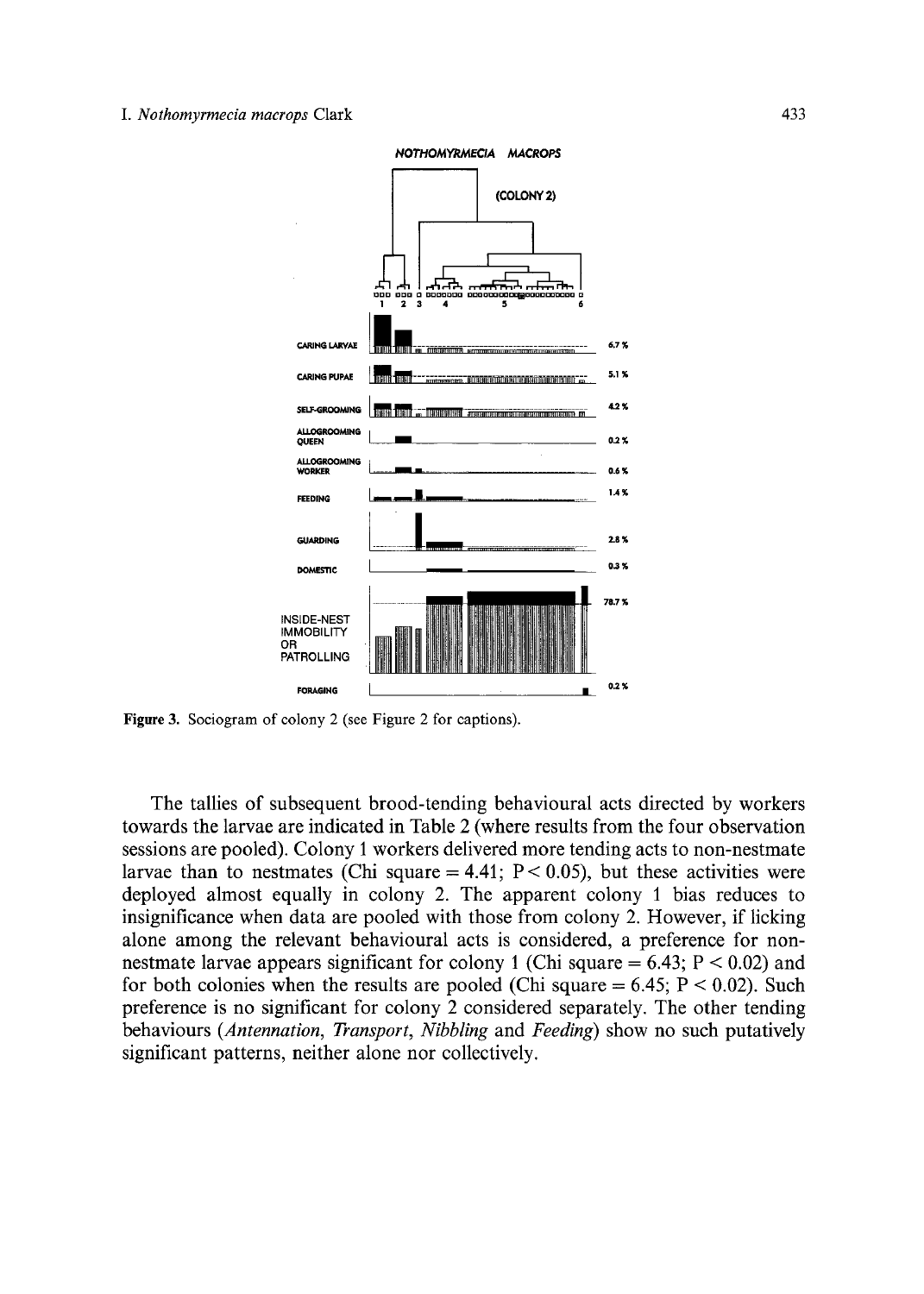



**Figure 4.** Evolution along the circadian period of the frequency of foraging (A) and brood-caring **(B)**  activities for two colonies of *Nothomyrmecia macrops.* 

| Table 2. Colony-brood recognition experiment: number of tending behavioural acts delivered to nestmate |  |  |  |  |
|--------------------------------------------------------------------------------------------------------|--|--|--|--|
| larvae and non-nestmate larvae during the four observation sessions by workers from colonies 1 and 2   |  |  |  |  |

| Workers from | Tending acts | toward:            |                        |  |
|--------------|--------------|--------------------|------------------------|--|
|              |              | nestmate<br>larvae | non-nestmate<br>larvae |  |
| Colony 1     | licking:     | 10                 | 25                     |  |
|              | others:      | 11                 | 12                     |  |
|              | total:       | 21                 | 37                     |  |
| Colony 2     | licking:     | 11                 | 16                     |  |
|              | others:      | 17                 | 11                     |  |
|              | total:       | 28                 | 27                     |  |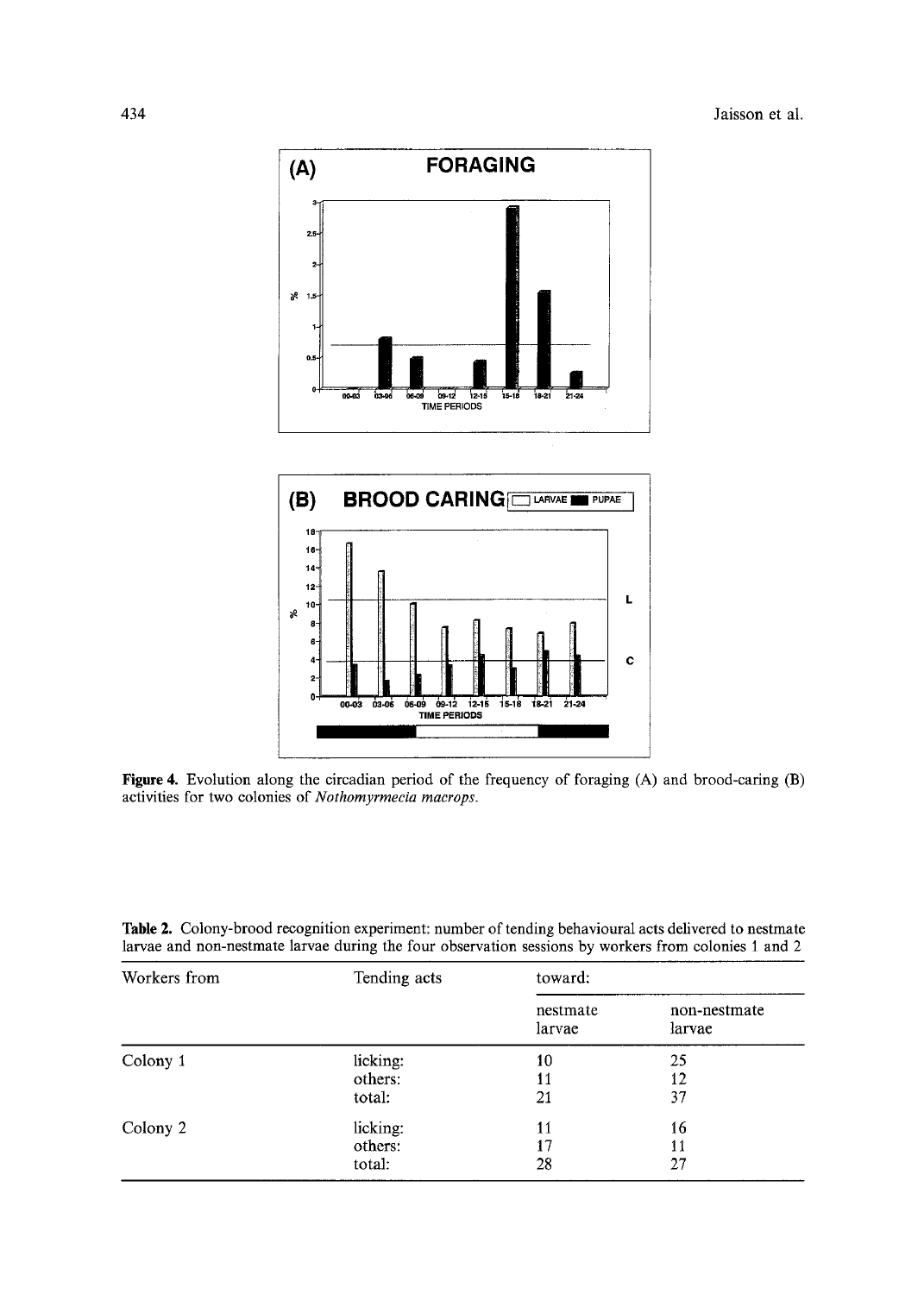# **Discussion**

The very high level of inactivity (termed *Immobility* in Tab. 1) in both of our *Nothomyrmecia* colonies is striking. It provided 2/3 of all our recorded behavioural acts. Table 3 compares with those of other studies involving ponerine and myrmeciine ants (of the genera *Amblyopone, Diacamma, Dinoponera, Ectatomma, Pachycondyla-Neoponera* and *Myrmecia)* in which techniques identical to ours were used. Interestingly, *Amblyopone pallipes,* which may be considered the most socially primitive of this set, is also closest to *N. macrops* in its level of observed inactivity,

The extremely low level of social interactions in *Nothomyrmecia,* when compared to *Pachycondyla* and *Ectatomma* (Tab. 3), is also of special interest. We believe that it relates partly to the large distances of separation reported elsewhere between individual ants stationed in *N. macrops* nests (Jaisson et al., 1991). *Nothomyrmecia*  adults stand separated to a degree remarkable when compared with other ants, including those of several observed *Myrmecia* species (Fresneau et al., unpublished data). This lack of sociability might be a correlate of the generally hypothecated primitive eusocial status of *N. macrops.* 

The apparent absence of any systematic mechanism for transfer of food from workers to queens further exemplifies the general tendency towards individuality in *Nothomyrmecia.* It can also be considered a significantly primitive attribute of this remarkable ant, In effect, evolution of eusociality to the level represented by *Nothomyrmecia* seems not to have incorporated special measures for sustenance of the permanently nest-enclosed queen, a matter which might otherwise have been considered a major adaptive problem for the earliest eusocial formicids. Queen sustenance could hardly be more simply effected than in the manner observed here, and no special adaptations seem to have been involved in its evolution to this stage.

This contrasts with observations on several *Myrmecia* species, where the consumption by queens of worker-laid trophic eggs is well documented, along with the transfer of trophic eggs between workers, and from workers to larvae (Freeland, 1958). Trophallaxis has been reported in *Myrmecia regularis* Crawley, *M. vindex* 

| <b>Species</b>        | Immobility level | Reference                  |  |
|-----------------------|------------------|----------------------------|--|
| Amblyopone pallipes   | 0.418            | Lachaud et al. (1988)      |  |
| Diacamma sp.          | 0.279            | Dhabi and Jaisson (unpub.) |  |
| Dinoponera quadriceps | 0.152            | Dantas et al. (1988)       |  |
| Ectatomma quadridens  | 0.299            | Rubin et al. (1989)        |  |
| E ruidum              | 0.206            | Corbara et al. (1986)      |  |
| Pachycondyla apicalis | 0.325            | Fresneau and Dupuy (1988)  |  |
| P. obscuricornis      | 0.288            | Fresneau (1984)            |  |
| P. villosa            | 0.287            | Perez et al. (1985)        |  |
| Myrmecia croslandi    | 0.277            | Fresneau et al. (unpub.)   |  |
| M. fuscipes           | 0.283            | Fresneau et al. (unpub.)   |  |
| Nothomyrmecia macrops | 0.656            | this paper                 |  |

Table 3. Review of available data on immobility, recorded by similar techniques on various ant species belonging to three primitive subfamilies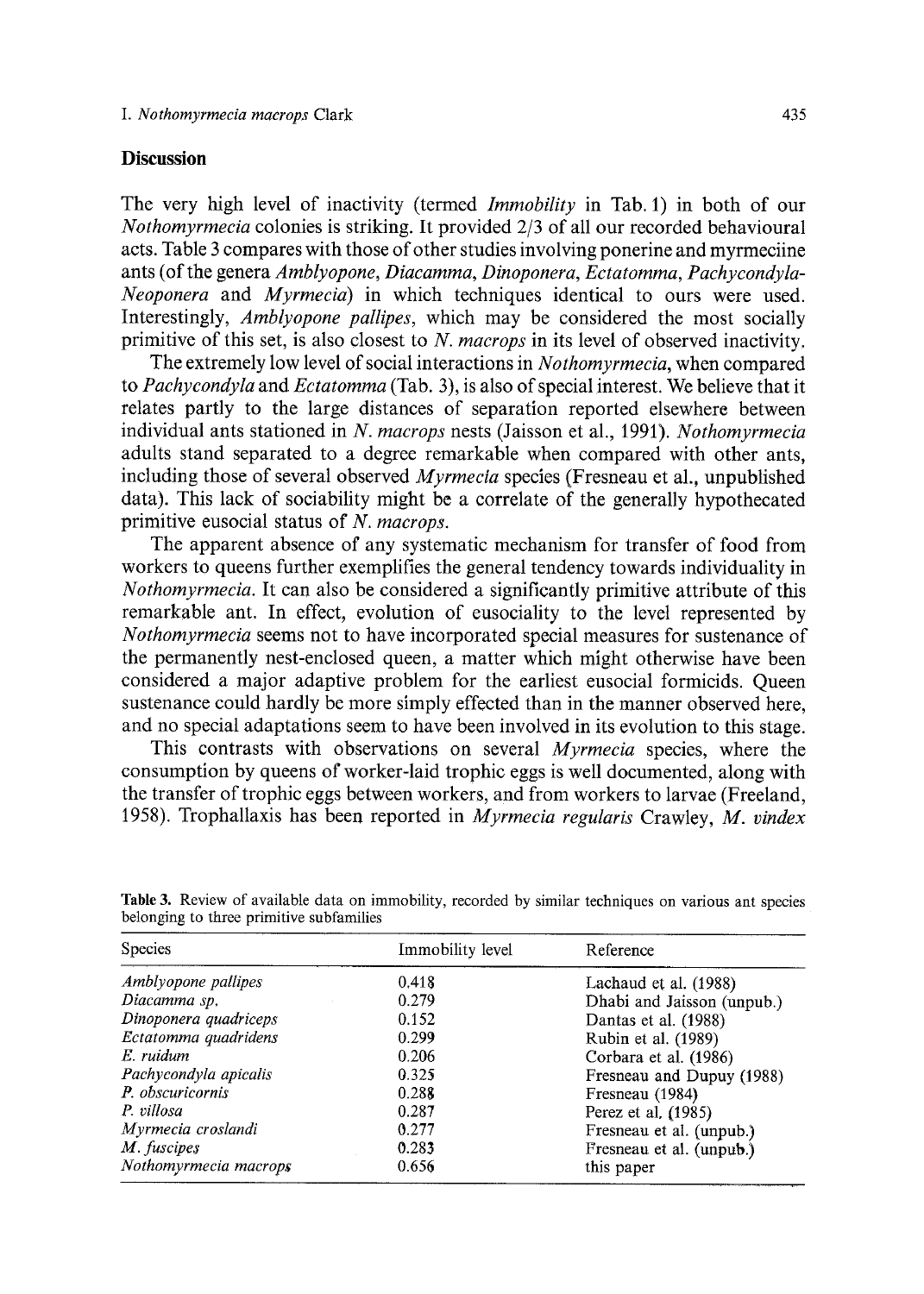Smith (Haskins and Whelden, 1954) and *M. brevinoda* (Crosland et al., 1988), but it appears not to occur in some *Myrmecia* species otherwise known to lay trophic eggs (Taylor, pers. obs.).

Guarding at the nest entrance appears to be the most spezialized activity practiced by *Nothomyrmecia* workers. This is consistent with observations on primitively eusocial bees, where nest-guarding appears to be the first behavioral act to appear in the development and evolution of division of labour among workers. In fact, an important general step in any evolution towards hymenopterous eusociatity could be *communal nesting with nest-guarding,* the latter serving to reduce access to brood by predators and parasites (Andersson, 1984; and see, for example, Sakagami and Maeta, 1977, for *Ceratina* bees).

We see no evidence of a dichotomy in *Nothomyrmecia* between in-nest specialist workers *(Innendienst)* and others *(Aussendienst)* dedicated to out-of-nest activities. The most important group of foragers in colony 1 (group 3, Fig. 2), for example, was also significantly involved with the care of larvae. Such specialization appears to provide the organizing structure on which division of labour is based in the ponerine ant species discussed above (Fresneau, 1984; Fresneau and Dupuy, 1988; Corbara et al., 1989) and in others belonging to the same subfamily *(Megaponerafoetens* Fabr.: Viltet, 1990 a; *Platythyrea lamellosa* Roger: Villet, 1990 b). This matter, again, could relate to the hypothesized basal position of the *Nothomyrmecia* lineage in formicid phylogeny.

Foraging activity was low in our laboratory cultures, and this might relate partly to the fact that foraging occurs preferentially at lower temperatures in the field (H611dobler and Taylor, 1983). *Nothomyrmecia* foragers in nature are now known to return promptly to nests once prey has been secured (but otherwise to forage until near dawn). Colonies have been observed to forgo foraging on some nights (when other nests were active, confirming that microclimatic conditions were suitable), possibly when fresh food supplies are not a priority (Taylor, pers. obs.). The abundance of easily-secured *Drosophila* prey at short range in our foraging arenas could well have depressed the levels of foraging activity observed in our subject colonies.

*Nothomyrmecia* appears to be significantly more primitive than *Myrmecia* (see our second paper on social organization in primitive Australian ants, Fresneau et al., in preparation), in that the division of worker labour is much more evident in the *Myrmecia,* and social interactions between individuals much more frequent. *Nothomyrmecia* is here confirmed in our opinion to be a 'living fossil' ant of genuinely primitive eusocial status.

The experiment on brood recognition evidenced a tendency by workers to preferentially lick non-nestmate larvae. Such licking might facilitate transfer of the ~lony odour 'visa' to larvae. This could, explain our observations, assuming that adult workers are able to sense visa deficiency in individual larvae, and to respond by actively licking them in order to redress the deficiency. The non-nestmate larvae might thus have been preferentially licked *simply because they evidenced visa deficiency relative to nestmate larvae -* their particular recognition as aliens by the workers might therefore never have occurred. In this case our data would not support a hypothesis that nestmate and non-nestmate brood are specifically recognised as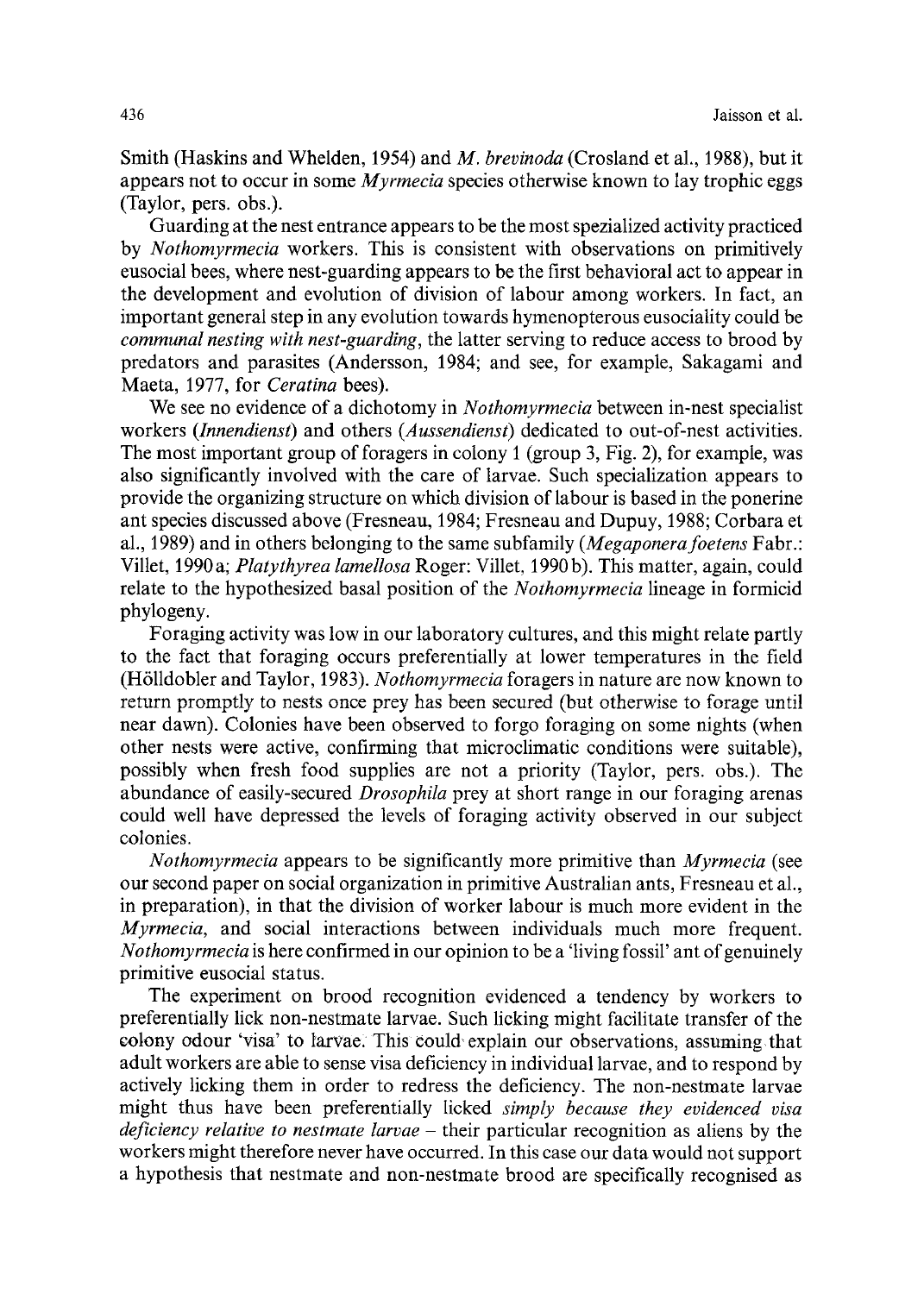such. The 'visa factor' effect we have hypothesized needs to be accounted for in all claims that colony-brood recognition in ants has been demonstrated.

This is of interest because of the previously noted similarity between *Nothomyrmeeia* colonies in the composition of their epicuticular waxes, which could furnish the appropriate chemical visa cues (Brown et al., 1990). Despite the rarity of *Nothomyrmecia,* this matter, like so many others, would be worthy of further research.

### **Acknowledgements**

We gratefully acknowledge the French NATO Scientific Council for support of P. Jaisson's work in this study.

### **References**

Andersson, M., 1984. The evolution of eusociality. *Ann. Rev. Ecol. Syst. 15:165-189.* 

- Bartell, R., 1985. The Dinosaur ant. *Bogong, March-April 1985* 10-12.
- Bertin, J., 1977. *La graphique et le traitement graphique de l'information.* Flammarion, Paris.
- Billen, J.P.J., 1988. Comparaison entre les fourmis Australiennes des genres *Myrmecia* et *Nothomyrmecia. Actes Coll. Ins. Soc.* 4:27-33.
- Billen, J.P.J., 1990. The sting bulb gland in *Myrmecia* and *Nothomyrmecia* (Hymenoptera: Formicidae): a new exocrine gland in ants. *Int. J. Insect Morphol. & Embryol.* 19:133-139.
- Billen, J. P.J., B. D. Jackson and E. D. Morgan, 1988. Secretion of the Dufour gland of the ant *Nothomyrmecia maerops* (Hymenoptera: Formicidae). *Experientia 44:715-719.*
- Bolton, B., 1990. Army ants reassessed: the phylogeny of the doryline section (Hymenoptera, Formicidae). *J. Nat. Hist.* 24:1339-1364.
- Brown, W. L., 1954. Remarks on the internal phylogeny and subfamily classification of the family Formicidae. *Ins. Soc., 1:21-31.*
- Brown, W.V., P. Jaisson, R. W. Taylor and M. J. Lacey, 1990. Novel internally branched, internal alkenes as major components of the cuticular hydrocarbons of the primitive Australian ant *Nothomyrmecia macrops* Clark (Hymenoptera: Formicidae). *J. Chem. Ecol. 16:2623* 2635.
- Corbara, B., D. Fresneau and J.-P. Lachaud, 1986. An automated technique for behavioural investigations of social insects. *Behav. Process. 13* : 237- 249.
- Corbara, B., J.-P. Lachaud and D. Fresneau, 1989. Individual variability, social structure and division of labour in the ponerine ant *Ectatomma ruidum* Roger (Hymenoptera: Formicidae). *Ethology 82* : 89-100.
- Crosland, M. W. J., R. H. Crozier and E. Jefferson, 1988. Aspects of the biology of the primitive ant genus *Myrmecia* F. (Hymenoptera: Formicidae). *J. Aust. ent. Soc.* 27:305-309.
- Dantas de Araujo, C., D. Fresneau and J. P. Lachaud, 1988. Premiers résultats sur l'éthologie d'une fourmi sans reine: *Dinoponera quadriceps. Actes Coll. Ins. Soc.* 4:149-155.
- Freeland, J., 1958. Biological and social patterns in the Australian bulldog ants of the genus *Myrmecia. Aust. J. Zool.* 6:1-18.
- Fresneau, D., 1984. Développement ovarien et statut social chez une fourmi primitive: *Neoponera obseuricornis* (Hym., Formicidae, Ponerinae). *Ins. Soc.* 31:387-402.
- Fresneau, D. and A. Charpin, 1977. Une solution photographique au problème du marquage individuel des petits insectes. *Ann. Soc. Entomol. Fr. (N.S.) 13:1-5.*
- Fresneau, D. and P. Dupuy, 1988. A study of polyethism in a ponerine ant: *Neoponera apicalis*  (Hymenoptera: Formicidae). *Anim. Behav.* 36:1389-1399.
- Haskins, C.P. and R. M. Whelden, 1954. Note on the exchange of ingluvial food in the genus *Myrmecia. Ins. Soe. 1:33-37.*